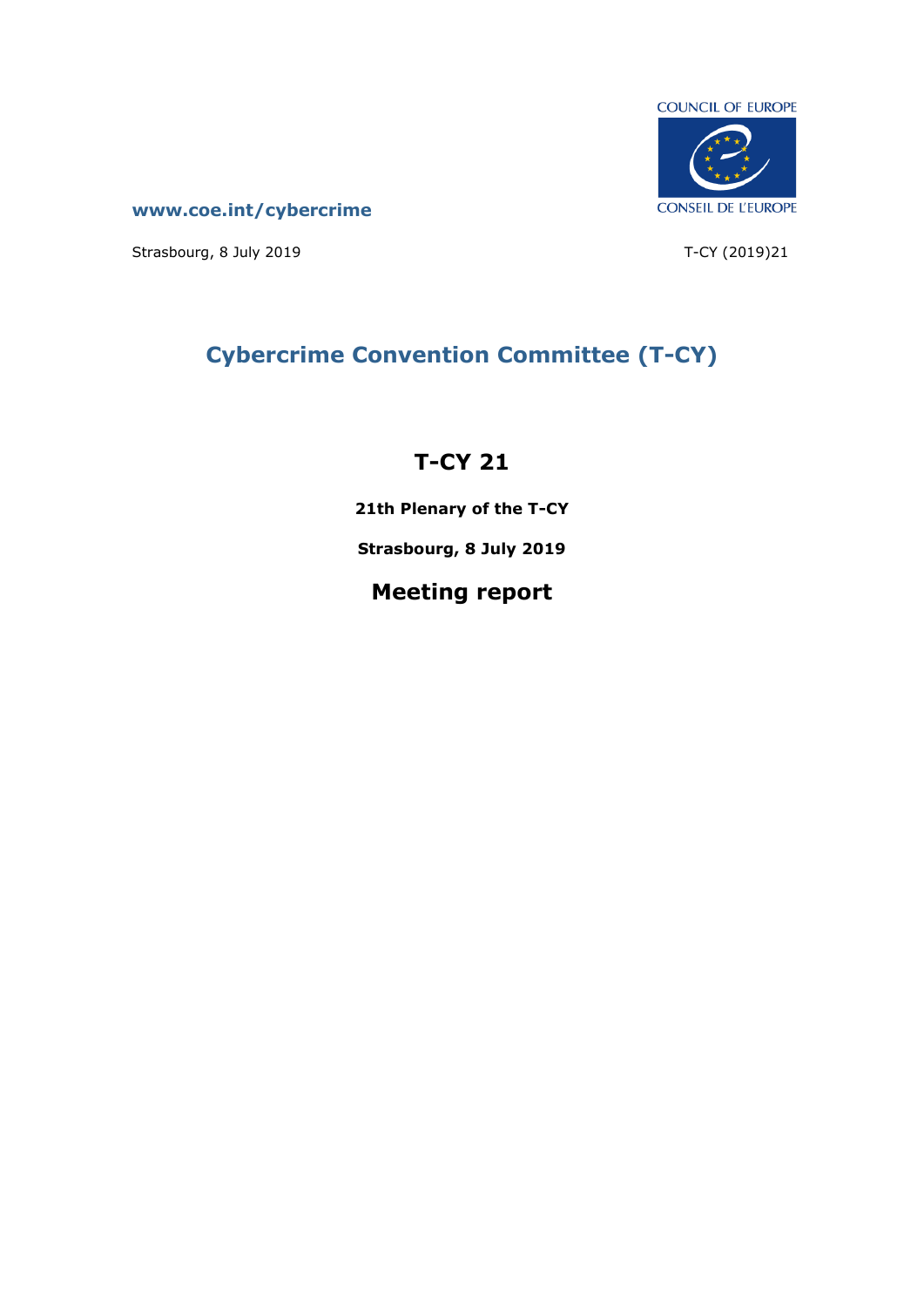### **1 Introduction**

The 21<sup>th</sup> Plenary of the T-CY Committee, meeting in Strasbourg on 8 July 2019 was chaired by Cristina SCHULMAN (Romania) and opened by Jan KLEIJSSEN, Director of Information Society and Action against Crime, Council of Europe. It was addressed by the Honourable Ursula OWUSU-EKUFUL, Minister of Communications of Ghana. Some 138 representatives of 67 State Parties and Observer States as well as Observer Organisations participated.

The regular plenary session was followed by a meeting of the T-CY Protocol Drafting Plenary from 9 to 11 July 2019.

### **2 Decisions**

The T-CY decided:

### **Agenda item 1: Opening of the meeting and adoption of the agenda**

- To adopt the agenda;
- To welcome the new voluntary contribution to the T-CY and the project Cybercrime@Octopus by the United Kingdom;

### **Agenda item 2: State of ratifications and accessions: tour de table**

- To welcome the recent accession to the Convention and/or its Protocol by Ghana and San Marino;
- To welcome the steps underway and progress made towards ratification or accession by Benin, Colombia, Ireland, Mexico, Nigeria and Tunisia, and the interest in the Convention by ad-hoc observers from Algeria, Jordan and Lebanon;
- To note the progress made worldwide in terms of legislation on cybercrime and electronic evidence based on the provisions of the Budapest Convention on Cybercrime;

#### **Agenda item 3: T-CY revised Rules of Procedure\***

To adopt the revised Rules of Procedure T-CY (2013)25rev;

#### **Agenda item 4: Request for Observer Status\***

To grant observer status to the South-East European Law Enforcement Center (SELEC);

#### **Agenda item 5: Proposal for a Guidance Note on Election Interference**

- To adopt the Guidance Note on Election Interference and welcome that a workshop will be dedicated to this topic at the forthcoming Octopus Conference;
- To take note of the presentation on election interference made by Ukraine;

### **Agenda item 6: Extension of the terms of reference for the preparation of the 2nd Additional Protocol to the Budapest Convention**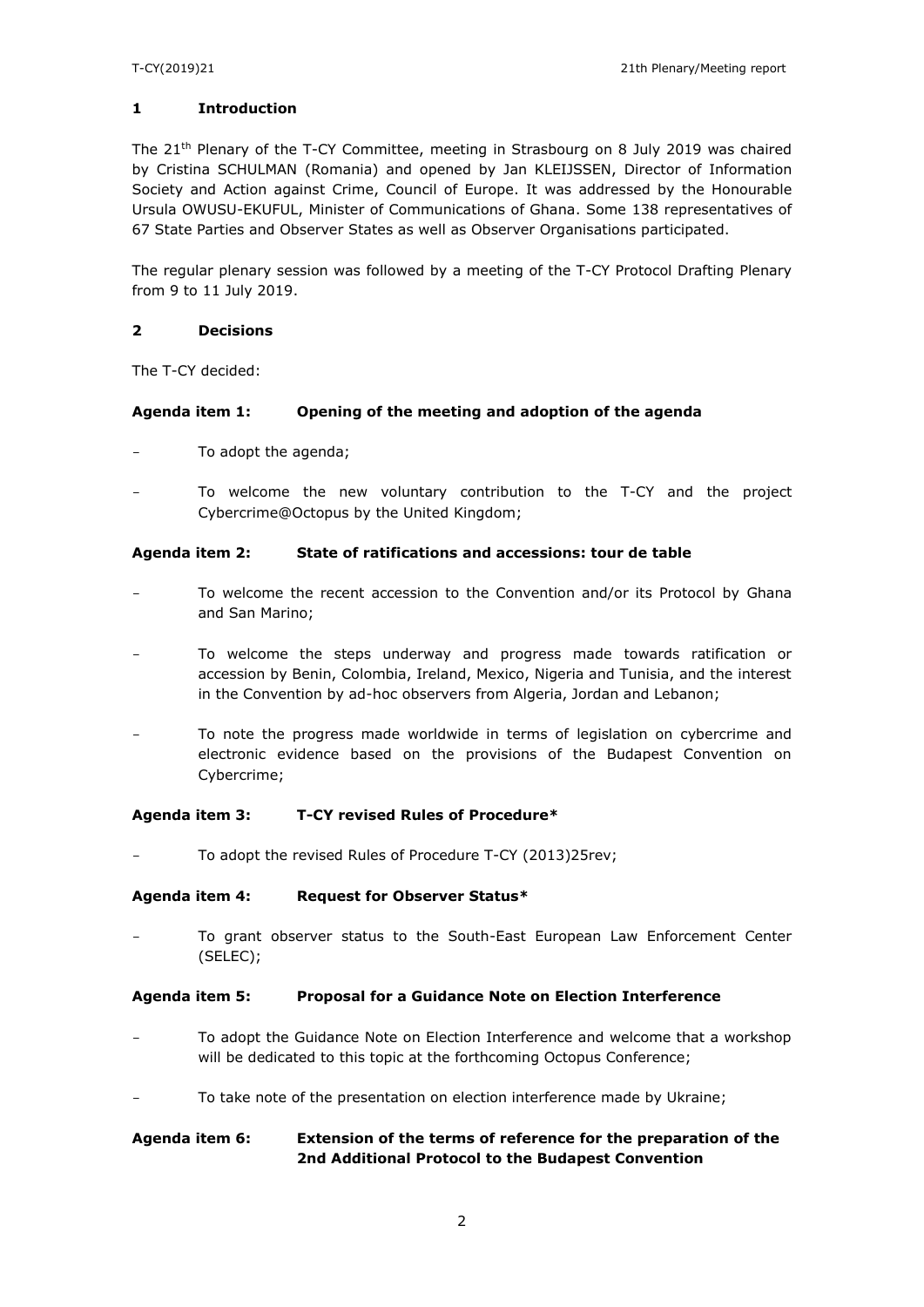- To welcome the progress made in the preparation of the  $2<sup>nd</sup>$  Additional Protocol noting that it addresses complex challenges to ensure an effective criminal justice response with human rights and rule of law safeguards;
- To extend the terms of reference for the preparation of the 2nd Additional Protocol to the Budapest Convention by one year to December 2020;

### **Agenda item 7: Gender equality and cyberviolence**

- To take note of the recent Recommendation CM/Rec(2019)1 on Preventing and [Combating Sexism;](https://rm.coe.int/prems-055519-gbr-2573-cmrec-2019-1-web-a5/168093e08c)
- To take note of progress made by the Secretariat in the development of a web resource on cyberviolence in line with the recommendation of the T-CY in relation to the [Mapping Study on Cyberviolence,](https://rm.coe.int/t-cy-2017-10-cbg-study-provisional/16808c4914) and to encourage Parties and Observers to the T-CY to provide additional information for this resource by 15 September 2019;

### **Agenda item 8: Update on key developments by Parties and Observers**

- To note with interest information provided on cybercrime policies, legislative developments, training or major cases by Parties to the Budapest Convention: Argentina, Australia, Chile, Costa Rica, Czech Republic, Dominican Republic, France, Norway, Portugal, Serbia, Slovenia, Sri Lanka, Tonga and Ukraine;
- To welcome the information provided by:
	- Commonwealth Secretariat;
	- European Commission;
	- ENISA;
	- EUROJUST;
- To welcome the information provided by Council of Europe bodies:
	- Lanzarote Convention Committee (T-ES);
	- PC-OC (Committee of Experts on the Operation of European Conventions on Cooperation in Criminal Matters);
	- CDMSI (Steering Committee on Media and Information Society);

#### **Agenda item 9: Next meetings of the T-CY in 2019;**

| $\overline{\phantom{0}}$ | To hold, subject to funding, the following meetings in 2019: |
|--------------------------|--------------------------------------------------------------|
|                          |                                                              |

| 16 - 18 Sep 2019   | Paris      | Protocol Drafting Group meeting                              |
|--------------------|------------|--------------------------------------------------------------|
| 19 Sep 2019        | Paris      | Bureau meeting                                               |
| 15 - 18 Oct 2019   | Strasbourg | Protocol Drafting Group meeting                              |
| $18 - 22$ Nov 2019 | Strasbourg | T-CY 22, Protocol Drafting Plenary and Octopus<br>Conference |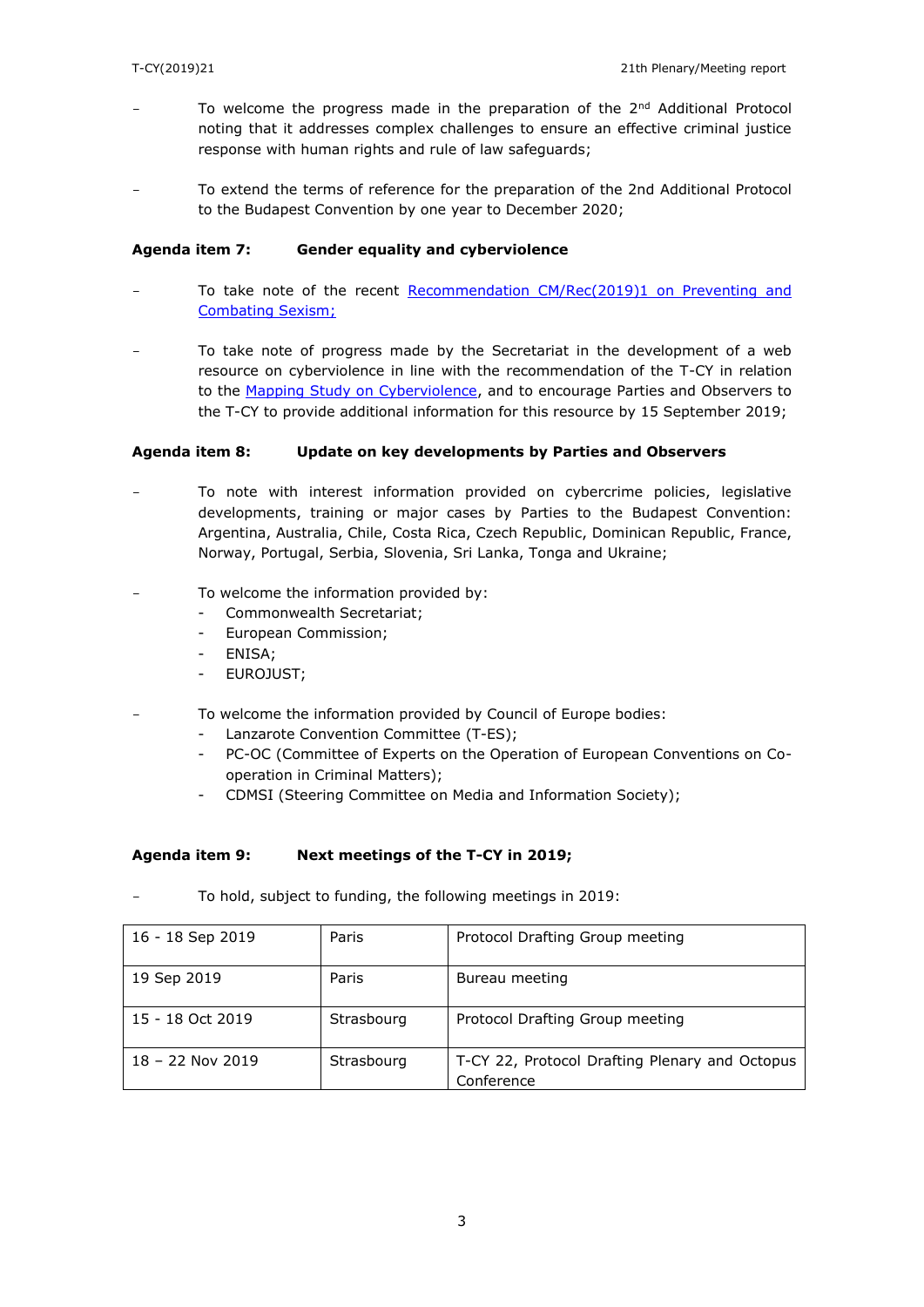# **3 Appendix**

# **3.1 Agenda**

# **Plenary T-CY 21**

# **Monday, 8 July 2019, 9h30 – 18h00**

1. Opening of the 21<sup>th</sup> Plenary and adoption of the agenda

2. State of ratifications and accessions: tour de table

Signatory States and States invited to accede are invited to provide an update on the state of ratification or accession to the Budapest Convention.

3. T-CY revised Rules of Procedure\*

T-CY members are invited to consider the draft Rules of Procedure (T-CY(2013)25) as revised by the Bureau in view of adoption.

4. Request for T-CY Observer Status\*

T-CY members are invited to consider inviting the [SELEC](https://www.selec.org/) (South-East European Law Enforcement Center). In February 2019, the Director General of SELEC requested observer status in the T-CY. The T-CY Bureau considers that observer status by SELEC facilitates further capacity building (in cooperation with C-PROC) and/or outreach in line with the Budapest Convention and its Protocol(s) in its member States and partner States and organisations.

5. Proposal for a Guidance Note on Election Interference\*

T-CY members are invited to consider the draft Guidance Note on election interference (T-CY(2019)4) prepared by the T-CY Bureau in view of adoption.

6. Proposal to extend the terms of reference for the preparation of the  $2^{nd}$  Additional Protocol to the Budapest Convention

T-CY members are invited to consider extending the terms of reference for the preparation of the 2nd [Additional Protocol](https://rm.coe.int/terms-of-reference-for-the-preparation-of-a-draft-2nd-additional-proto/168072362b) by one year, that is, to December 2020.

7. Gender equality and cyberviolence

Participants are invited to engage in an exchange of views with gender equality experts of the Council of Europe on the recent [Recommendation CM/Rec\(2019\)1 on Preventing and Combating Sexism.](https://rm.coe.int/prems-055519-gbr-2573-cmrec-2019-1-web-a5/168093e08c)

8. Update on key developments by Parties and Observers

Participants are invited to present information on major legislative developments, cases, important events, and training. Given that only limited time will be available during this one-day plenary, delegations are invited to submit written updates by 3 July 2019 which are to be published as part of the Plenary documentation.

9. Next meeting of the T-CY\*

T-CY members are invited to decide on the proposal to hold T-CY 22 on 18 November, prior to the meeting of the Protocol Drafting Plenary on 19 and the morning of 20 November and the [Octopus Conference](https://rm.coe.int/octopus-conference-2019-outline/1680948eba) from 20 November (afternoon) to 22 November 2019. This proposal is subject to the availability of funding.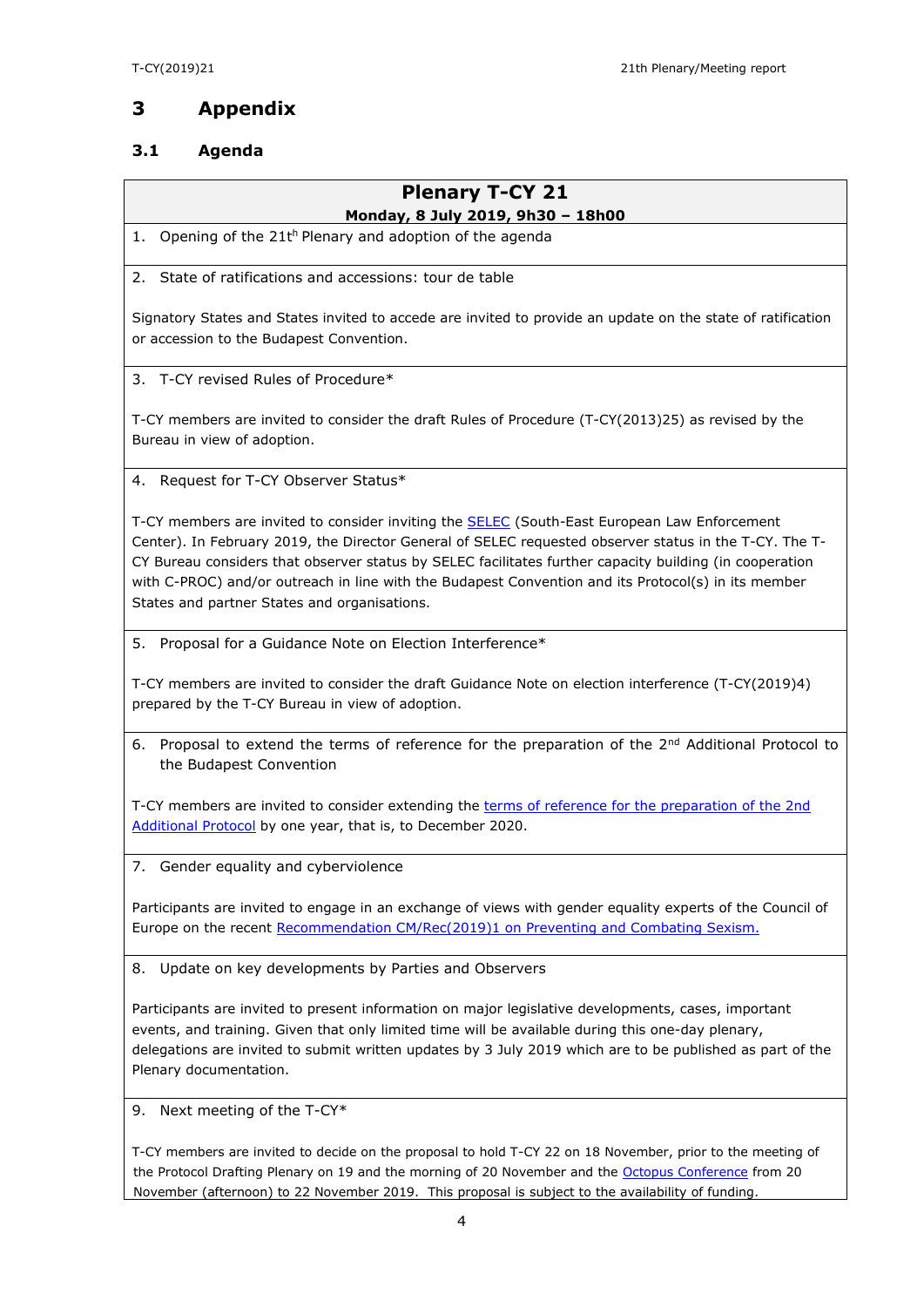# **3.2 List of participants**

### **3.2.1 Bureau members**

| <b>COUNTRY</b>     | <b>NAME</b>                            | <b>INSTITUTION</b>                                                                                                                             |
|--------------------|----------------------------------------|------------------------------------------------------------------------------------------------------------------------------------------------|
| <b>ROMANIA</b>     | Cristina SCHULMAN<br>(T-CY Chair)      | Legal Adviser<br>Ministry of Justice<br>Directorate International Law and Judicial Cooperation                                                 |
| <b>PORTUGAL</b>    | Pedro VERDELHO<br>(T-CY Vice-Chair)    | <b>Public Prosecutor</b><br>General Prosecutor's Office of Lisbon                                                                              |
| <b>ARGENTINA</b>   | Marcos SALT<br>[APOLOGIZED]            | Member<br>Advisory Committee Against Computer-Related Crimes                                                                                   |
| <b>CANADA</b>      | Gareth SANSOM                          | Deputy-Director<br>Criminal Law Policy Section<br>Department of Justice                                                                        |
| <b>ESTONIA</b>     | Markko KÜNNAPU                         | Adviser<br>Ministry of Justice                                                                                                                 |
| <b>FRANCE</b>      | Vanessa EL KHOURY-MOAL                 | Magistrate at the European and International Criminal<br>Bargaining Office, Criminal Matters and Pardons<br>Directorate<br>Ministry of Justice |
| <b>MAURITIUS</b>   | Karuna Devi GUNESH-<br><b>BALAGHEE</b> | Puisne Judge<br>Supreme Court of Mauritius                                                                                                     |
| <b>NETHERLANDS</b> | <b>Erik PLANKEN</b>                    | Senior Policy Advisor Cybercrime<br>Law Enforcement Department<br>Ministry of Justice                                                          |
| <b>SRI LANKA</b>   | Jayantha FERNANDO                      | Chairman, Sri Lanka CERT & Director/ Legal<br>Advisor, ICTA                                                                                    |
| <b>SWITZERLAND</b> | Andrea CANDRIAN                        | Stv. Chef, International Criminal Law Unit<br>Federal Office of Justice                                                                        |
| <b>UKRAINE</b>     | Oleksii TKACHENKO                      | <b>International Relations Officer</b><br>Cyber Department, Security Service                                                                   |

### **3.2.2 Parties**

| <b>COUNTRY</b> | <b>NAME</b>       | <b>INSTITUTION</b>                                                                  |
|----------------|-------------------|-------------------------------------------------------------------------------------|
| <b>ALBANIA</b> | Diana Stillo SILA | Head of Unit<br>Department of Foreign Jurisdiction Relations<br>Ministry of Justice |
| <b>ALBANIA</b> | Hergis JICA       | Chief Commissar<br>Cybercrime Unit<br>Albanian State Police                         |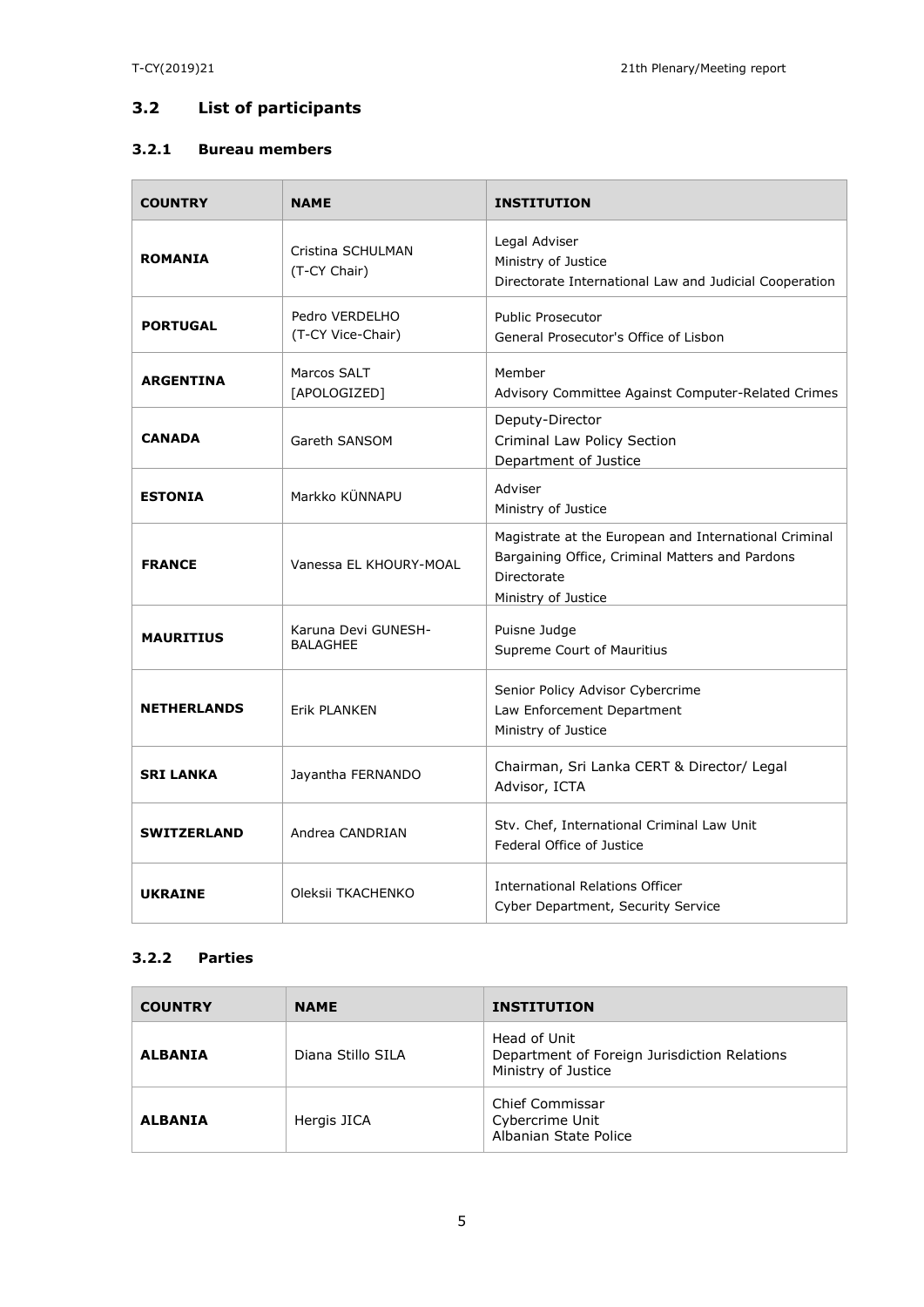| <b>ANDORRA</b>                          | Maria Angels MORENO<br><b>AGUIRRE</b>        | Juge<br>Instruction criminelle spécialisée sur la criminalité<br>socioéconomique et le crime organisé<br>Batllia d'Andorra                                                                    |
|-----------------------------------------|----------------------------------------------|-----------------------------------------------------------------------------------------------------------------------------------------------------------------------------------------------|
| <b>ARGENTINA</b>                        | Martin GERSHANIK                             | Senior Advisor to the Minister of Justice and Human<br>Rights                                                                                                                                 |
| <b>ARMENIA</b>                          | Arsen ELOYAN                                 | Senior Officer<br>Police Senior Lieutenant<br>Hi-Tech Crime Department<br>Police of the Republic of Armenia                                                                                   |
| <b>AUSTRALIA</b>                        | Nathan WHITEMAN                              | <b>Assistant Director</b><br>Electronic Surveillance Section / Cross-Border Data<br>& Cybercrime Section<br>National Security & Law Enforcement Policy Division<br>Department of Home Affairs |
| <b>AUSTRIA</b>                          | Judith HERRNFELD                             | Referentin in der Sektion IV<br>Federal Ministry of Justice                                                                                                                                   |
| <b>AZERBAIJAN</b>                       | Orkhan MUSTAFAZADE                           | Cybercrime department<br><b>State Security Service</b>                                                                                                                                        |
| <b>BELGIUM</b>                          | Delphine WYNANTS                             | Attachée au service des Infractions et Procédures<br>Particulières de la Direction générale Législation,<br>Libertés et Droits fondamentaux                                                   |
| <b>BOSNIA AND</b><br><b>HERZEGOVINA</b> | Drazen PETROVIC                              | Senior Associate<br>High Tech Crime Department<br>Criminal Police Directorate                                                                                                                 |
| <b>BOSNIA AND</b><br><b>HERZEGOVINA</b> | Aleksandar SIMONOVIĆ                         | District Public Prosecutor's office in Banja Luka                                                                                                                                             |
| <b>BOSNIA AND</b><br><b>HERZEGOVINA</b> | Mladen MRKAJA                                | Assistant Minister of Security in Sector for IT and<br>Telecommunications                                                                                                                     |
| <b>BULGARIA</b>                         | Mihail DRAGODANOV                            | Chief inspector<br>Head of Sector<br>Cyber Crime "Department"<br>General Directorate "Combating Organized Crime"<br>Ministry of Interior                                                      |
| <b>CABO VERDE</b>                       | Nandixany de Lurdes<br>Souto AMADO V.ANDRADE | Assessora Ministra da Justiça e Trabalho                                                                                                                                                      |
| <b>CABO VERDE</b>                       | Suleina DELGADO                              | Legal Advisor Minister of Justice and Labor                                                                                                                                                   |
| <b>CANADA</b>                           | Gareth SANSOM                                | Deputy-Director<br>Criminal Law Policy Section<br>Department of Justice                                                                                                                       |
| <b>CANADA</b>                           | Normand WONG                                 | Criminal Law Policy Section<br>Counsel<br>Justice Canada                                                                                                                                      |
| CANADA                                  | Thomas BEVERIDGE                             | Counsellor, International Criminal Operations<br>Mission of Canada to the EU                                                                                                                  |
| <b>CANADA</b>                           | Robert YOUNG                                 | Global Affairs Canada                                                                                                                                                                         |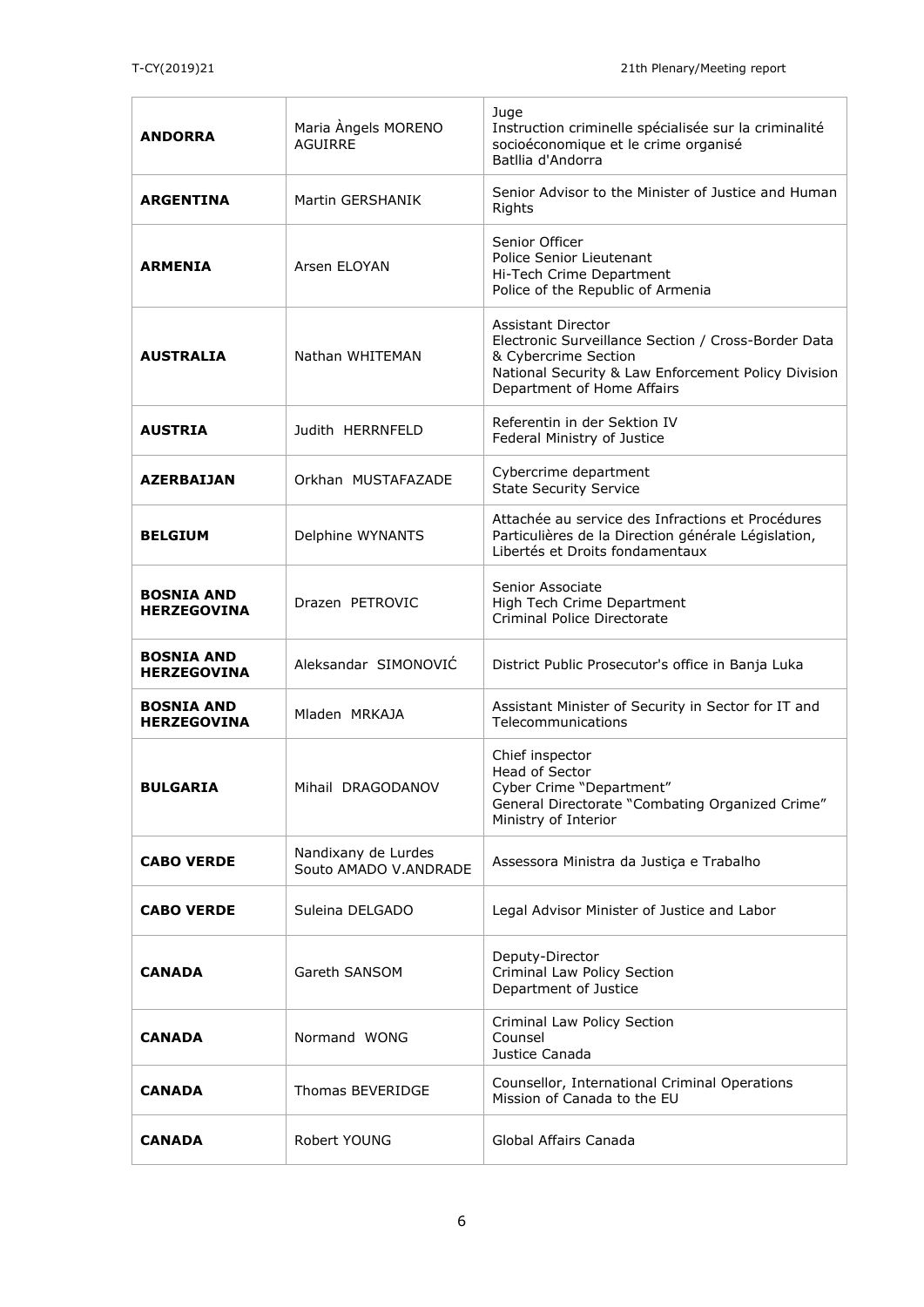| <b>CHILE</b>                        | Camila BOSCH<br><b>CARTAGENA</b>      | Lawyer<br>Money Laundering, White Collar, Environmental,<br>Cyber and Organized Crimes Unit<br>Public Prosecution Office                                                           |
|-------------------------------------|---------------------------------------|------------------------------------------------------------------------------------------------------------------------------------------------------------------------------------|
| <b>COSTA RICA</b>                   | Juan Carlos CUBILLO<br>MIRANDA        | Sub Jefe<br>Fiscalia General de la Republica<br>Public Ministry                                                                                                                    |
| <b>COSTA RICA</b>                   | Elizeth Hernández<br><b>CÉSPEDES</b>  | Lawyer<br>Public Prosecution Office                                                                                                                                                |
| <b>CROATIA</b>                      | Darija PAVLOVIĆ                       | Ministry of Justice, Department for Extradition and<br>Mutual Legal Assistance in Criminal Matters,<br>Directorate for European Affairs, International and<br>Judicial Cooperation |
| <b>CZECH REPUBLIC</b>               | Jakub PASTUSZEK                       | Head of the International<br><b>Criminal Law Unit</b><br>Ministry of Justice                                                                                                       |
| <b>DENMARK</b>                      | Anne Cathrine<br><b>TOFTEMANN BÆK</b> | Danish Ministry of Justice                                                                                                                                                         |
| <b>DOMINICAN</b><br><b>REPUBLIC</b> | Claudio PEGUERO                       | Advisor to the Chief of Police in Cyber-Matters<br><b>National Police</b>                                                                                                          |
| <b>DOMINICAN</b><br><b>REPUBLIC</b> | Cesar MOLINE                          | Director of Cybersecurity at Dominican Institute of<br>Telecommunications                                                                                                          |
| <b>ESTONIA</b>                      | Markko KÜNNAPU                        | Adviser<br>Ministry of Justice                                                                                                                                                     |
| <b>FINLAND</b>                      | Janne KANERVA                         | Counsellor of Legislation<br>Legislative Affairs<br>Ministry of Justice                                                                                                            |
| <b>FINLAND</b>                      | Jouko HUHTAMÄKI                       | Ministry of the Interior, Police Department                                                                                                                                        |
| <b>FRANCE</b>                       | Emmanuel KESSLER                      | Central Office for the Fight Against Crime Related<br>to Information and Communication Technologies<br>Ministry of the Interior                                                    |
| <b>FRANCE</b>                       | Gabrielle MISÉRÉ                      | Rédacteur au bureau de la négociation pénale<br>européenne et internationale<br>Direction des affaires criminelles et des grâces<br>Ministère de la justice                        |
| <b>FRANCE</b>                       | Vanessa EL KHOURY-MOAL                | Magistrate at the European and International<br>Criminal Bargaining Office<br>Criminal Matters and Pardons Directorate<br>Ministry of Justice                                      |
| <b>GEORGIA</b>                      | Givi BAGDAVADZE                       | Head<br><b>International Cooperation Unit</b><br>Office of the Prosecutor General                                                                                                  |
| <b>GERMANY</b>                      | Susanne MÜNCH                         | Government Director<br>Criminal Procedure Law<br>Federal Ministry of Justice and Consumer Protection                                                                               |
| <b>GHANA</b>                        | Ursula OWUSU-EKUFUL                   | <b>Minister for Communications</b>                                                                                                                                                 |
| <b>GHANA</b>                        | Albert ANTWI-BOASIAKO                 | National Cybersecurity Advisor                                                                                                                                                     |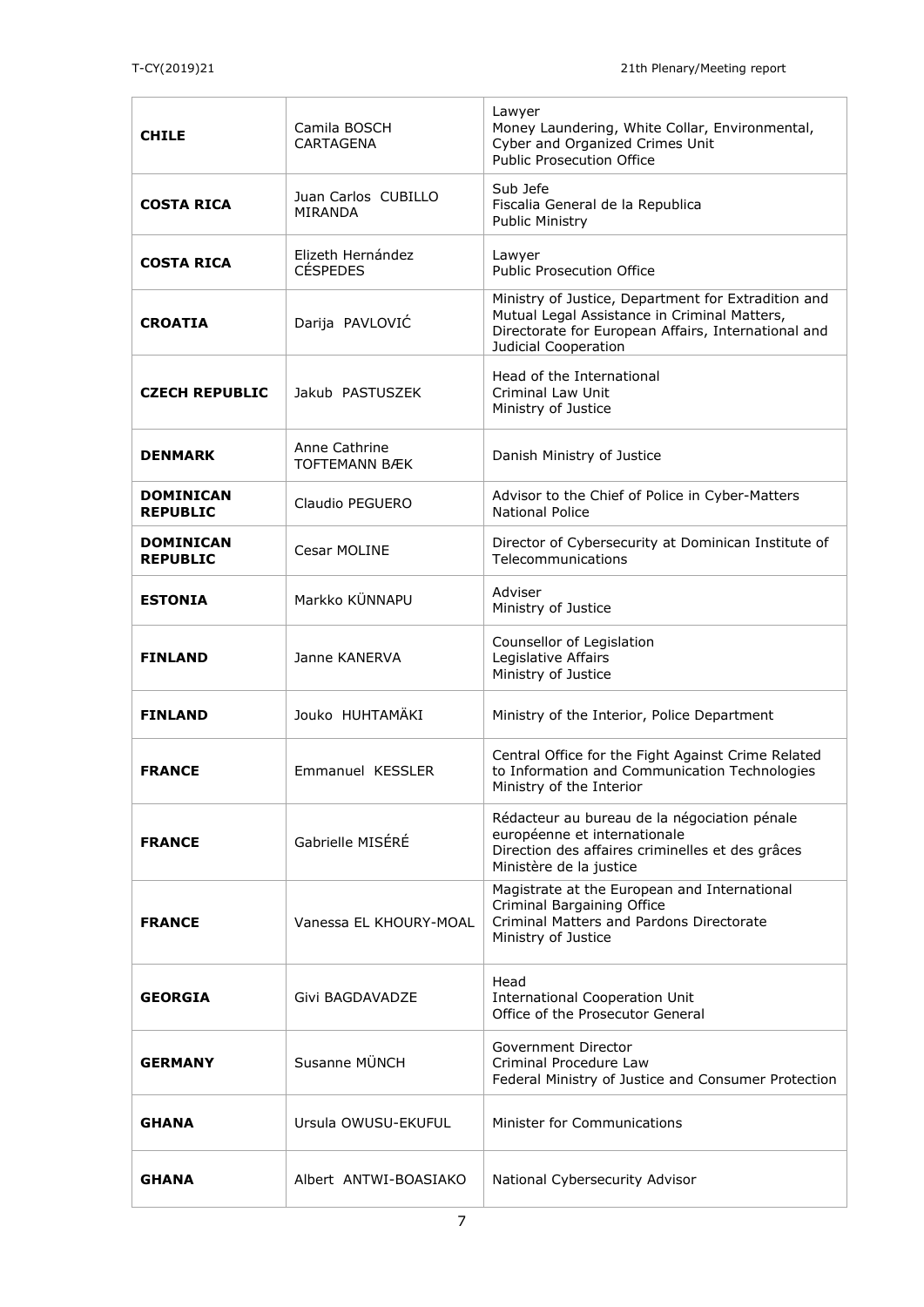| <b>GHANA</b>         | Yvonne ATAKORA<br><b>OBUOBISA</b> | Director of Public Prosecutions, Office of the<br>Attorney-General & Ministry of Justice                                      |
|----------------------|-----------------------------------|-------------------------------------------------------------------------------------------------------------------------------|
| <b>GHANA</b>         | Ken OHENE AGYAPONG                | Chairman, Parliamentary Select Committee on<br>Communications                                                                 |
| <b>GHANA</b>         | <b>Ahmed IBRAHIM</b>              | Member, Parliamentary Select Committee on<br>Communication                                                                    |
| <b>GHANA</b>         | Emmanuella DARKWAH                | <b>International Cooperations Officer</b><br>Ministry of Communications                                                       |
| <b>HUNGARY</b>       | János IVÁNYI                      | Legal Expert<br>Department of European Cooperation<br>Ministry of Interior                                                    |
| <b>ICELAND</b>       | Ragna BJARNADÓTTIR                | Director General of Public Security and Criminal<br>Justice at the Ministry of Justice in Iceland                             |
| <b>ISRAEL</b>        | Haim WISMONSKY                    | Director, Cybercrime Department<br>Israeli State Attorney's Office                                                            |
| <b>ISRAEL</b>        | Naomi ELIMELECH<br><b>SHAMRA</b>  | <b>Treaties Department</b><br>Office of the Legal Advisor<br>Ministry of Foreign Affaires                                     |
| <b>ISRAEL</b>        | Elad BLIBAUM                      | Superintendent, Head Cyber Fusion Center Israel<br><b>National Police</b>                                                     |
| <b>ITALY</b>         | Francesco CAJANI                  | High Tech Crime Unit<br>Counterterrorism Department<br>Deputy Public Prosecutor<br>Court of Law in Milan                      |
| <b>JAPAN</b>         | Kazutaka MAEDA                    | Attorney, Criminal Affairs Bureau Ministry of Justice                                                                         |
| <b>JAPAN</b>         | Kosuke YUKI                       | Consul, Magistrat, au Consulat du Japon à<br>Strasbourg                                                                       |
| <b>JAPAN</b>         | Kimihiro TSUKAGAMI                | Attorney<br>International Safety and Security Cooperation<br>Division<br>Foreign Policy Bureau<br>Ministry of Foreign Affairs |
| <b>JAPAN</b>         | Takaaki ISHII                     | Attorney<br><b>Treaties Division</b><br>International Legal Affairs Bureau<br>Ministry of Foreign Affairs                     |
| <b>JAPAN</b>         | Mayumi AMANO                      | Assistant Director, Policy Planning Division,<br>National Police Agency                                                       |
| <b>JAPAN</b>         | Akari YAMAMOTO                    | Section Chief, International Investigative<br>Operations Division,<br>Naitonal Police Agency                                  |
| <b>LATVIA</b>        | Janis ZALAIS                      | Senior inspector of the 1st Unit of the International<br><b>Cooperation Department</b>                                        |
| <b>LIECHTENSTEIN</b> | Dominic SPRENGER                  | Division for Security and Human Rights<br>Office for Foreign Affairs<br>Principality of Liechtenstein                         |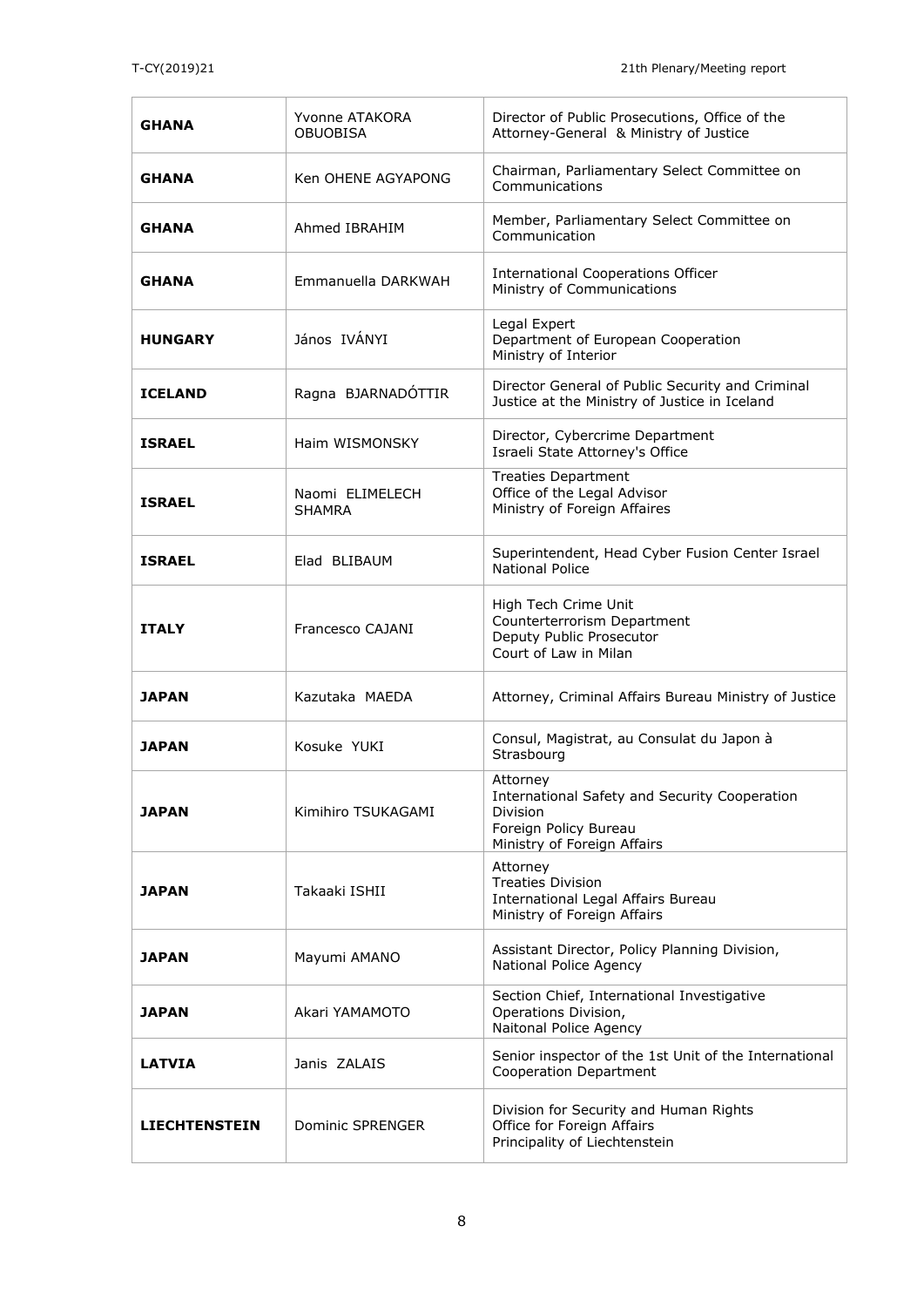| LITHUANIA                        | Michail ZAJAC                          | Chief of the Fifth Serious and Organized Crime<br>Investigation Board, Cyber Crime Investigation<br>Board, Lithuanian Criminal Police Bureau |
|----------------------------------|----------------------------------------|----------------------------------------------------------------------------------------------------------------------------------------------|
| <b>LUXEMBOURG</b>                | Cindy COUTINHO                         | Direction des affaires pénales et judiciaires<br>Ministère de la Justice                                                                     |
| <b>MAURITIUS</b>                 | Karuna Devi GUNESH-<br><b>BALAGHEE</b> | Puisne Judge<br>Supreme Court of Mauritius                                                                                                   |
| <b>MAURITIUS</b>                 | Purnima DUNPUTH                        | Principal State Counsel<br>Attorney - General's Office                                                                                       |
| <b>MOLDOVA</b>                   | <b>Veaceslav SOLTAN</b>                | Prosecutor<br>Chief of Department on Information Technology<br>and Cybercrime Investigation<br>General Prosecutor Office                     |
| <b>MONTENEGRO</b>                | Ognjen MITROVIĆ                        | Ministry of Justice of Montenegro                                                                                                            |
| <b>MONTENEGRO</b>                | Miroslav TURKOVIC                      | <b>State Prosecutor</b><br>Basic state prosecutor's office in Podgorica                                                                      |
| <b>MOROCCO</b>                   | Abdeljalil TAKI                        | <b>DGST</b><br>Ministère de l'intérieur                                                                                                      |
| <b>MOROCCO</b>                   | Abderrahman EL<br><b>LAMTOUNI</b>      | Magistrat- Présidence du Ministère public                                                                                                    |
| <b>MOROCCO</b>                   | Layla EZZOUINE                         | Chef du Service Central de lutte contre la<br>Criminalité liée aux Nouvelles Technologies, DGSN                                              |
| <b>MOROCCO</b>                   | Hamza ESSAID                           | Magistrate<br>Presidency of the Public Prosecution Office                                                                                    |
| <b>NETHERLANDS</b>               | <b>Erik PLANKEN</b>                    | Senior Policy Advisor Cybercrime<br>Law Enforcement Department<br>Ministry of Justice                                                        |
| <b>NORTH</b><br><b>MACEDONIA</b> | Vladimir MILOSHESKI                    | <b>Public Prosecutor</b><br>Basic Public Prosecutor's Office in Skopje                                                                       |
| <b>NORTH</b><br><b>MACEDONIA</b> | Marina JOVANOVSKA                      | Chief inspector<br>Sector for cybercrime and digital forensic<br>Ministry of interior<br>North Macedonia                                     |
| NORTH<br>MACEDONIA               | Elvin VELI                             | Prosecutor<br>High Public Prosecutors Office in Skopje                                                                                       |
| <b>NORWAY</b>                    | <b>Eirik Trønnes HANSEN</b>            | Prosecutor                                                                                                                                   |
| <b>NORWAY</b>                    | Ellen BAARDVIK                         | Senior advisor, Ministry of Justice and Public<br>Security                                                                                   |
| <b>NORWAY</b>                    | Silje HOLTEN                           | Higher Executive, Ministry of Justice and Public<br>Security                                                                                 |
| <b>PARAGUAY</b>                  | Maria SOLEDAD<br>MACHUCA               | Deputy Attorney General of Cybercrime                                                                                                        |
| <b>PHILIPPINES</b>               | Markk PERETE                           | Under Secretary Department of Justice                                                                                                        |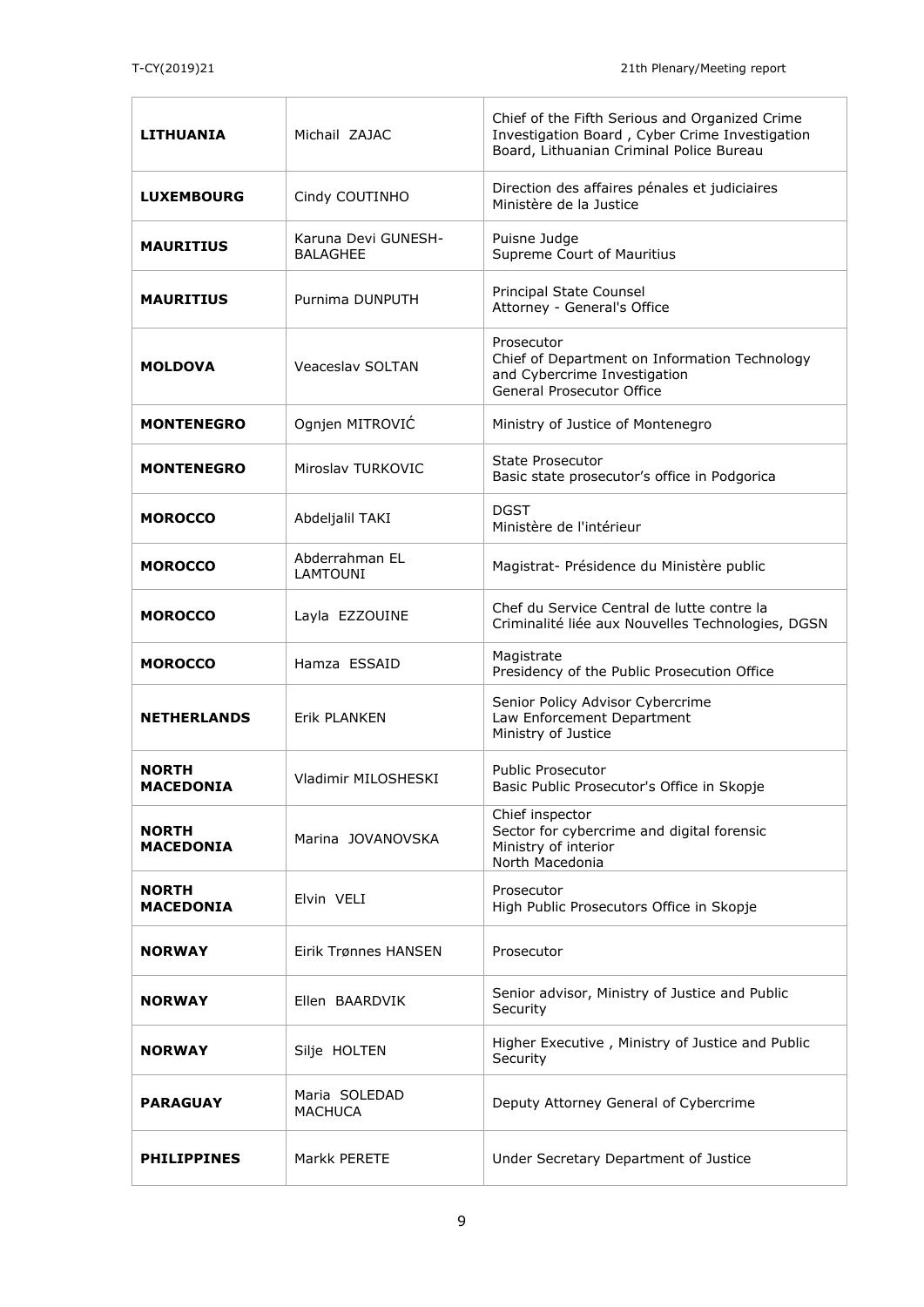| <b>PHILIPPINES</b> | Angela Marie M. DE<br><b>GRACIA</b>        | State Counsel II<br>Department of Justice                                                                                                                               |
|--------------------|--------------------------------------------|-------------------------------------------------------------------------------------------------------------------------------------------------------------------------|
| <b>PHILIPPINES</b> | Apolinario BRUSELAS                        | Court of Appeals<br>Associate Justice                                                                                                                                   |
| <b>POLAND</b>      | Piotr SIEKIERSKI                           | Prosecutor<br>Head of Division for Cybercrime<br>National Prosecutor's Office<br>Department for Economic Crime                                                          |
| <b>POLAND</b>      | Kuba SĘKOWSKI                              | Chief specialist<br>European and international criminal law unit<br>Department of legislation                                                                           |
| <b>PORTUGAL</b>    | Pedro VERDELHO                             | <b>Public Prosecutor</b><br>General Prosecutor's Office of Lisbon                                                                                                       |
| <b>ROMANIA</b>     | Cristina SCHULMAN                          | Legal Adviser<br>Directorate International Law and Judicial<br>Cooperation<br>Ministry of Justice                                                                       |
| <b>ROMANIA</b>     | Ioana ALBANI                               | Deputy Chief-Prosecutor<br>Directorate for Investigating Organised Crime and<br>Terrorism<br>Prosecutor's Office attached to the High Court of<br>Cassation and Justice |
| <b>SENEGAL</b>     | Papa Assane TOURE                          | Magistrat<br>Secrétaire Général Adjoint<br>du Gouvernement                                                                                                              |
| <b>SERBIA</b>      | <b>Branko STAMENKOVIC</b>                  | Deputy Republic Prosecutor<br>Republic Public Prosecutor's Office of Serbia                                                                                             |
| <b>SERBIA</b>      | Dragan JOVANOVIC                           | Deputy Head of Department<br>Department for Cyber Crime<br>Service for Combating Organized Crime<br>Ministry of Interior                                                |
| <b>SERBIA</b>      | Vladimir ZIVKOVIC                          | Deputy Special Prosecutor for High-Tech Crime of<br>Serbia                                                                                                              |
| <b>SLOVAKIA</b>    | Jan KRALIK                                 | Senior State Counsellor<br><b>International Law Department</b><br>Judicial Cooperation in Criminal Matters Division<br>Ministry of Justice of the Slovak Republic       |
| <b>SLOVENIA</b>    | Tomaž JAKSE                                | Senior Criminal Police Inspector - Specialist<br>Computer Investigation Centre                                                                                          |
| <b>SPAIN</b>       | Maria Elvira TEJADA DE LA<br><b>FUENTE</b> | Head, Cybercrime Prosecutor's Office, General<br>Prosecutor's Office                                                                                                    |
| <b>SPAIN</b>       | Jose DURAN                                 | Major Spanish Guardia Civil<br>Criminal Police Branch, Criminal Intelligence Unit -<br>High Tech Crime Group                                                            |
| <b>SRI LANKA</b>   | Jayantha FERNANDO                          | Chairman, Sri Lanka CERT & Director/ Legal<br>Advisor, ICTA                                                                                                             |
| <b>SRI LANKA</b>   | Ravi SENEVIRATNE                           | Senior Deputy Inspector General of Police<br>Head of the CID of Police and the Cybercrime unit<br>& 24/7 POC                                                            |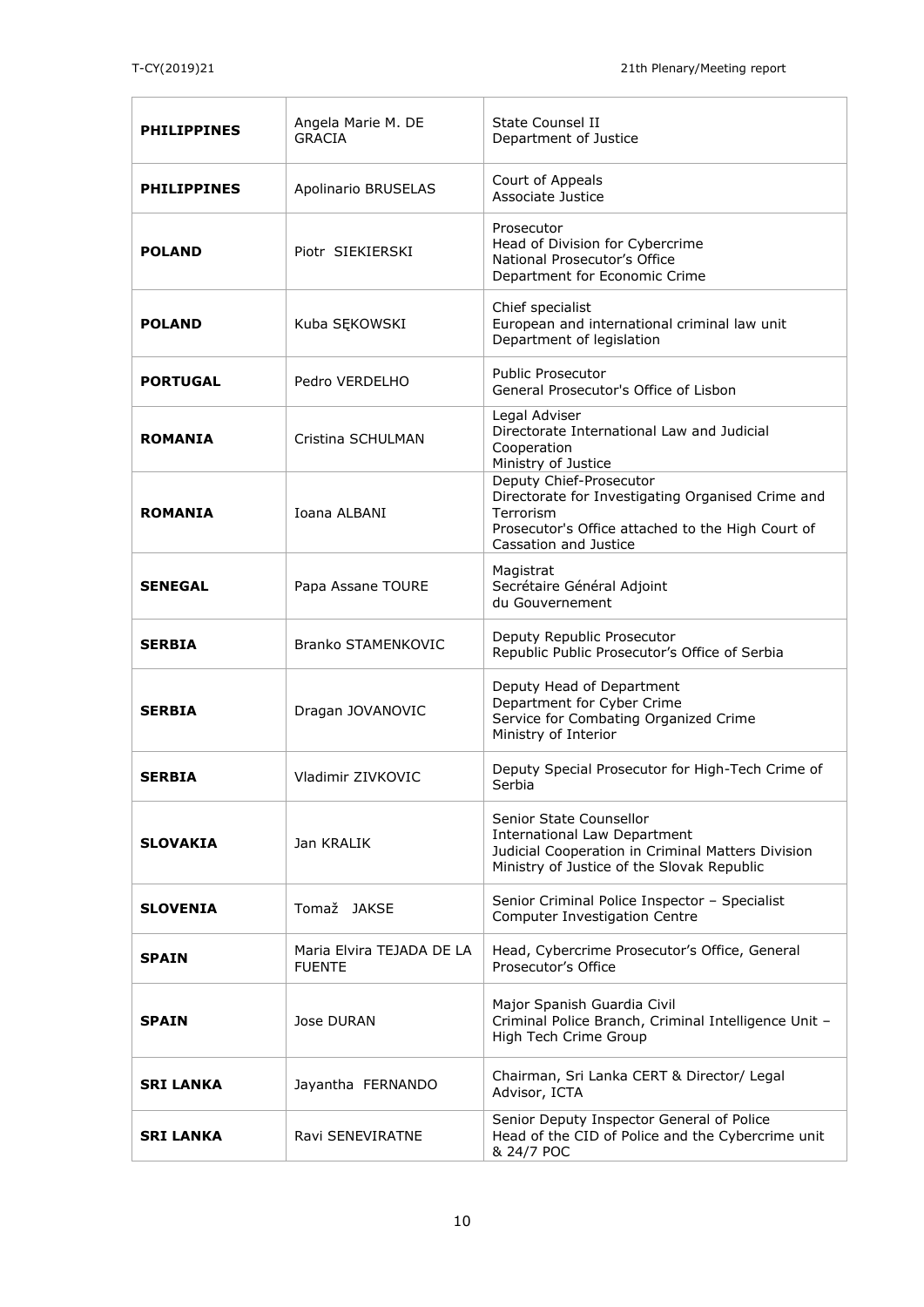| <b>SWITZERLAND</b>    | Françoise NICATI     | Département fédéral de justice et police DFJP<br>Office fédéral de la justice OFJ<br>Domaine de direction Entraide judiciaire<br>internationale<br>Traités internationaux |
|-----------------------|----------------------|---------------------------------------------------------------------------------------------------------------------------------------------------------------------------|
| <b>TONGA</b>          | Leotrina MACOMBER    | Attorney General's Office of the Kingdom of TONGA                                                                                                                         |
| <b>TONGA</b>          | Pelenita MILIKA ATOA | Engagement Officer<br><b>CERT Tonga</b>                                                                                                                                   |
| <b>TURKEY</b>         | Eşref Çağdaş BAL     | <b>Edirne Public Prosecutor</b>                                                                                                                                           |
| <b>TURKEY</b>         | Ali Eroktay KORAY    | Judge<br>Ministry of Justice<br>General Directorate of Criminal Affairs                                                                                                   |
| <b>TURKEY</b>         | Guray GÜÇLÜ          | Justice Counselor to CoE at the Permanent<br>Representative to the Council of Europe                                                                                      |
| <b>TURKEY</b>         | <b>Kerim ALTIAY</b>  | Deputy Head of Cybercrime Department<br>2nd Degree Police Chief                                                                                                           |
| <b>UKRAINE</b>        | Oleksii TKACHENKO    | Senior International relations officer<br>Department of information security of the state<br><b>Security Service</b>                                                      |
| <b>UNITED KINGDOM</b> | Daniel GRUBB         | <b>Cyber Crime Policy</b><br>Home Office                                                                                                                                  |
| <b>USA</b>            | Kenneth HARRIS       | Senior Counselor for the European Union,<br>Office of International Affairs<br>United States Department of Justice                                                        |
| <b>USA</b>            | Sheri SHEPHERD-PRATT | <b>Trial Attorney</b><br>Office of International Affairs<br>United States Department of Justice                                                                           |
| <b>USA</b>            | Benjamin FITZPATRICK | Senior Counsel<br>Computer Crime and Intellectual Property Section<br>United States Department of Justice                                                                 |
| <b>USA</b>            | Katie EINSPANIER     | Attorney-Adviser<br>Office of the Legal Adviser<br>United States Department of State                                                                                      |
| <b>USA</b>            | Erica O'NEIL         | Assistant Deputy Chief, Computer Crime and<br>Intellectual Property Section, DOJ                                                                                          |

### **3.2.3 Observer States**

| <b>COUNTRY</b>  | <b>NAME</b>                          | <b>INSTITUTION</b>                                                                   |
|-----------------|--------------------------------------|--------------------------------------------------------------------------------------|
| <b>BENIN</b>    | <b>Ouanilo MEDEGAN FAGLA</b>         | Directeur Général de l'Agence Nationale de la<br>Sécurité des Systèmes d'Information |
| <b>COLOMBIA</b> | Adrian Emid VEGA<br><b>HFRNANDFZ</b> | Head of the Investigative Unit, Police Cybernetic<br>Center                          |
| <b>COLOMBIA</b> | Sergio DIAZ                          | Ministry of Foreign Affairs, Treaty Section                                          |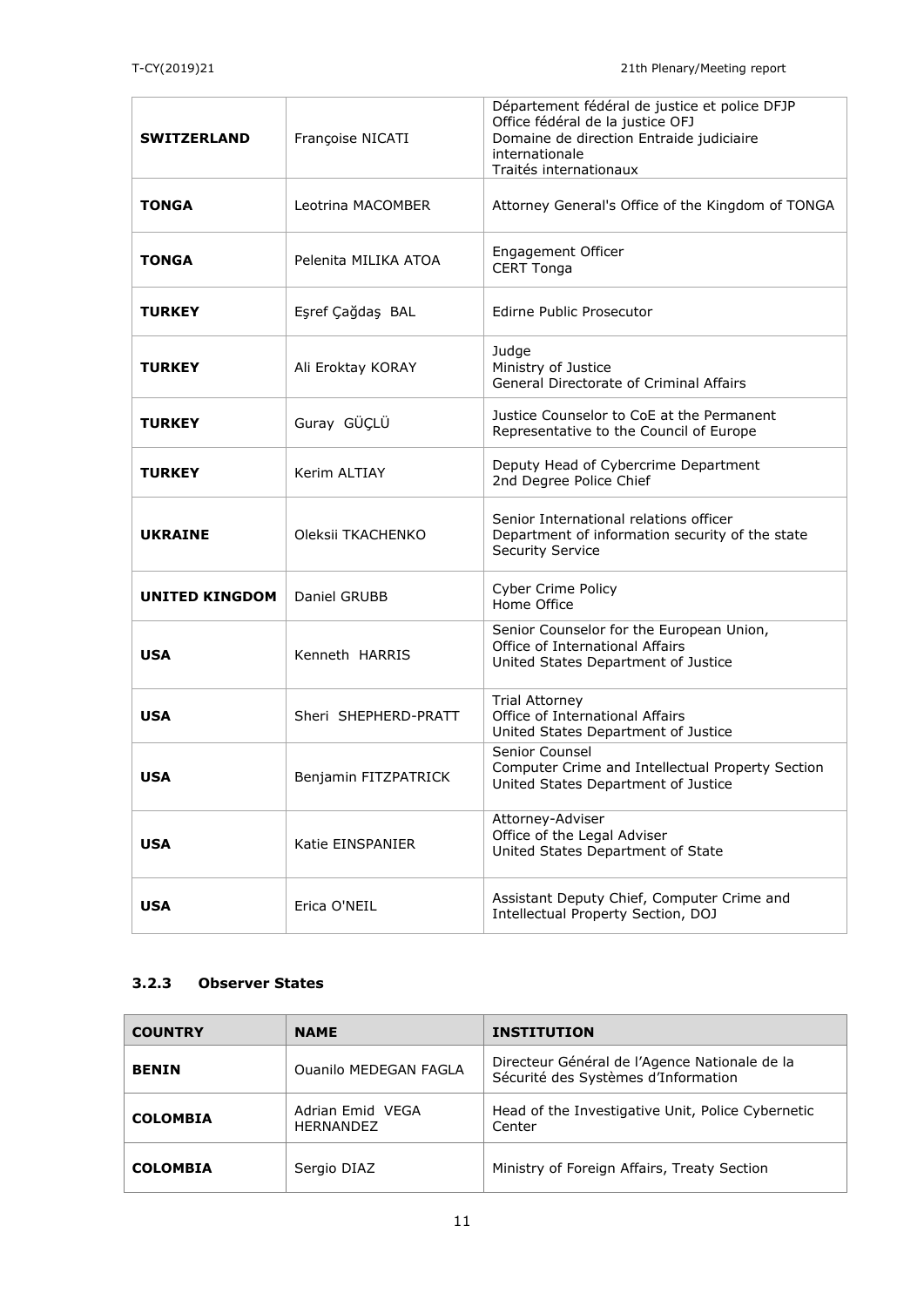| <b>COUNTRY</b> | <b>NAME</b>                               | <b>INSTITUTION</b>                                                                            |
|----------------|-------------------------------------------|-----------------------------------------------------------------------------------------------|
| <b>IRELAND</b> | Ian MULHOLLAND                            | Department of Justice                                                                         |
| <b>MEXICO</b>  | María Noemí HFRNANDEZ<br><b>TELLEZ</b>    | Observateur Permanent Adjoint du Mexique auprès<br>du Conseil de l'Europe                     |
| <b>MEXICO</b>  | Jorge LOMONACO                            | Ambassadeur                                                                                   |
| <b>NIGERIA</b> | Terlumun George-Maria<br><b>TYENDEZWA</b> | Assistant Director, Head<br><b>Cybercrime Prosecution Unit</b><br>Federal Ministry of Justice |
| <b>NIGERIA</b> | Umar E. MOHAMMED                          | Director, Public Prosecutions of the Federation,<br>Federal Ministry of Justice               |
| <b>NIGERIA</b> | Julius T. AJAKAYF                         | Deputy Director, Public Prosecutions of the<br>Federation, Federal Ministry of Justice        |
| <b>NIGERIA</b> | Vivienne T. KUKU                          | Assistant Chief State Counsel, Federal Ministry of<br>Justice                                 |
| <b>NIGERIA</b> | Margaret Afor OGBELU                      | Principal State Counsel, Cybercrime Prosecution<br>Unit<br>Federal Ministry of Justice        |
| <b>RUSSIA</b>  | Anastasiya TOROPOVA                       | Attaché<br>Legal Department<br>Ministry of Foreign Affairs                                    |
| <b>TUNISIA</b> | Mohamed MESSAI                            | Conseiller à la Cour d'Appel de Tunis<br>Ministère de l'Intérieur                             |
| <b>TUNISIA</b> | Bechir BEN HASSEN                         | Commissaire de Police Général-Ministry of Interior                                            |

## **3.2.4 Ad-hoc country observers**

| <b>COUNTRY</b> | <b>NAME</b>      | <b>INSTITUTION</b>                                                                                   |
|----------------|------------------|------------------------------------------------------------------------------------------------------|
| <b>ALGERIA</b> | Faycal DJAOUTI   | Conseiller à la Direction Générale Europe<br>Ministère des affaires étrangères                       |
| <b>JORDAN</b>  | Mohammad ALZU'BI | Legal advisor for JAF's cyber security operation<br>center<br>Jordan Armed Forces                    |
| <b>LEBANON</b> | Hania EL HELWEH  | Cyber Security Focal Point - MOJ -<br>Ministry of Justice<br>Member of the Cyber National Commission |

# **3.2.5 Observer Organisations**

| <b>ORGANISATION</b>                  | <b>NAME</b>     | <b>POSITION</b>                                                                                      |
|--------------------------------------|-----------------|------------------------------------------------------------------------------------------------------|
| <b>COMMONWEALTH</b>                  | Haruna SHADRACH | Legal Adviser, Commonwealth Secretariat                                                              |
| <b>EUROPEAN</b><br><b>COMMISSION</b> | Tjabbe BOS      | Policy officer<br>Cybercrime Unit<br>Directorate General for Migration and Home Affairs<br>(DG HOME) |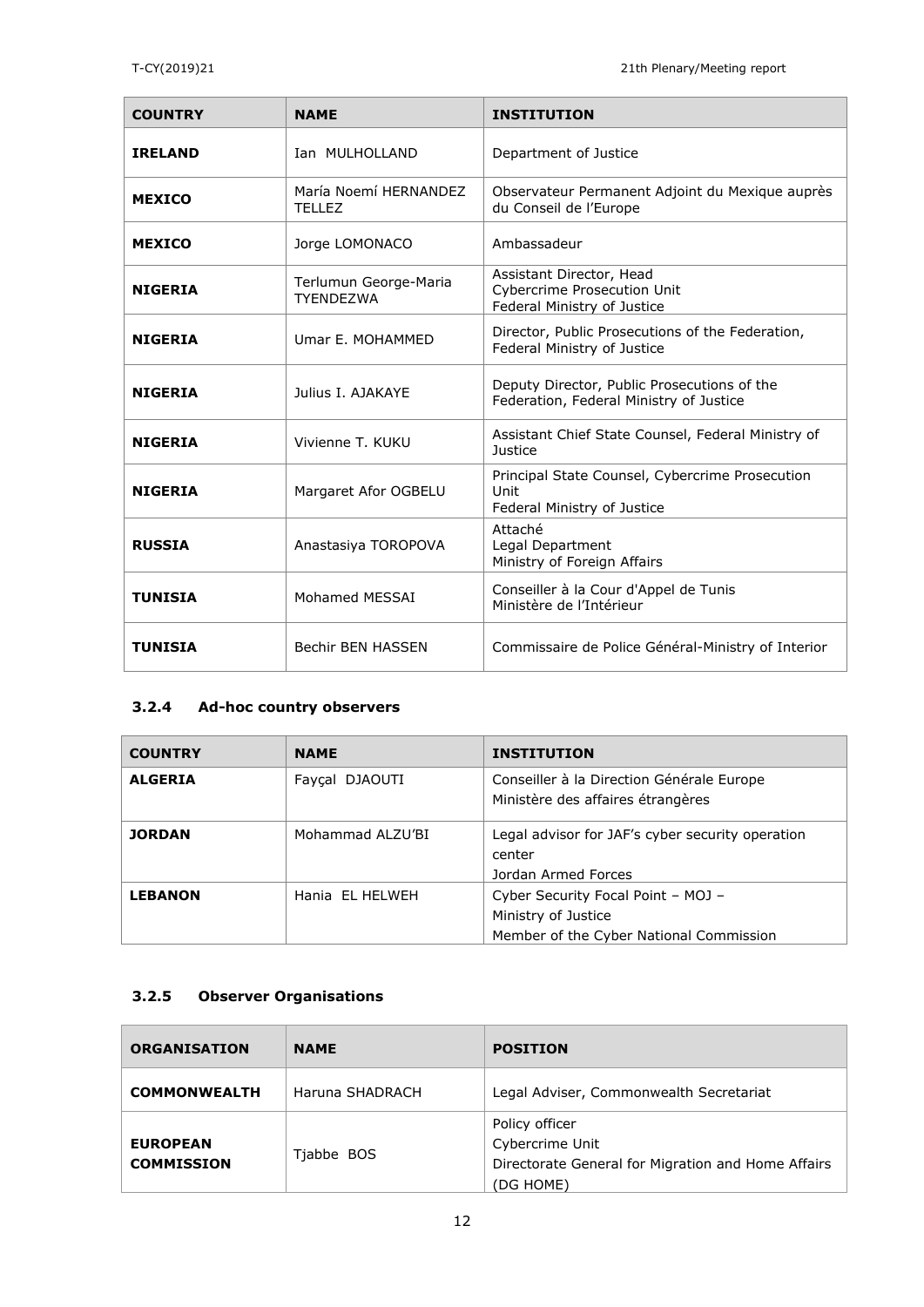| <b>EUROJUST</b>                                                   | Daniela BURUIANA | Chair of the Task Force<br>on cybercrime<br>National member for Romania |
|-------------------------------------------------------------------|------------------|-------------------------------------------------------------------------|
| <b>EU DELEGATION TO</b><br><b>THE COUNCIL OF</b><br><b>EUROPE</b> | Per IBOLD        | Minister Counsellor                                                     |

# **3.2.6 Council of Europe experts**

| <b>ORGANISATION</b> | <b>NAME</b> | <b>POSITION</b> |
|---------------------|-------------|-----------------|
| CONSULTANT          | Betty SHAVE | Consultant      |

## **3.2.7 Council of Europe Committees**

| <b>COMMITTEE</b>                                                | <b>NAME</b>                           | <b>POSITION</b>                                                                                                         |
|-----------------------------------------------------------------|---------------------------------------|-------------------------------------------------------------------------------------------------------------------------|
| <b>CDMSI</b> (Steering<br>Committee on Media<br>and Information | Emir POVLAKIC                         | Head of Division for Licensing, Digitalization and<br>Coordination in Broadcasting, Communications<br>Regulatory Agency |
| Society)                                                        |                                       |                                                                                                                         |
| PC-OC (Committee of                                             |                                       |                                                                                                                         |
| Experts on the                                                  |                                       |                                                                                                                         |
| Operation of                                                    |                                       | Director of the International Department for                                                                            |
| European                                                        | Gabriela BLAHOVA                      | <b>Criminal Matters</b>                                                                                                 |
| Conventions on Co-                                              |                                       | Ministry of Justice of the Czech Republic                                                                               |
| operation in Criminal                                           |                                       |                                                                                                                         |
| Matters)                                                        |                                       |                                                                                                                         |
|                                                                 |                                       | Legal Adviser                                                                                                           |
| T-ES (Lanzarote                                                 | Maria José CASTELLO-<br><b>BRANCO</b> | Civil Justice Unit                                                                                                      |
| Convention                                                      |                                       | International Affairs Department                                                                                        |
| Committee)                                                      |                                       | Directorate General for Justice Policy                                                                                  |
|                                                                 |                                       | Ministry of Justice                                                                                                     |

## **3.2.8 Council of Europe Secretariat**

| <b>Name</b>      | <b>Details</b>                                                                                                         |
|------------------|------------------------------------------------------------------------------------------------------------------------|
| Jan KLEIJSSEN    | Director of Information Society - Action against Crime Directorate<br>Directorate General Human Rights and Rule of Law |
| Jorg POLAKIEWICZ | Director, Directorate of Legal Advice and Public International Law                                                     |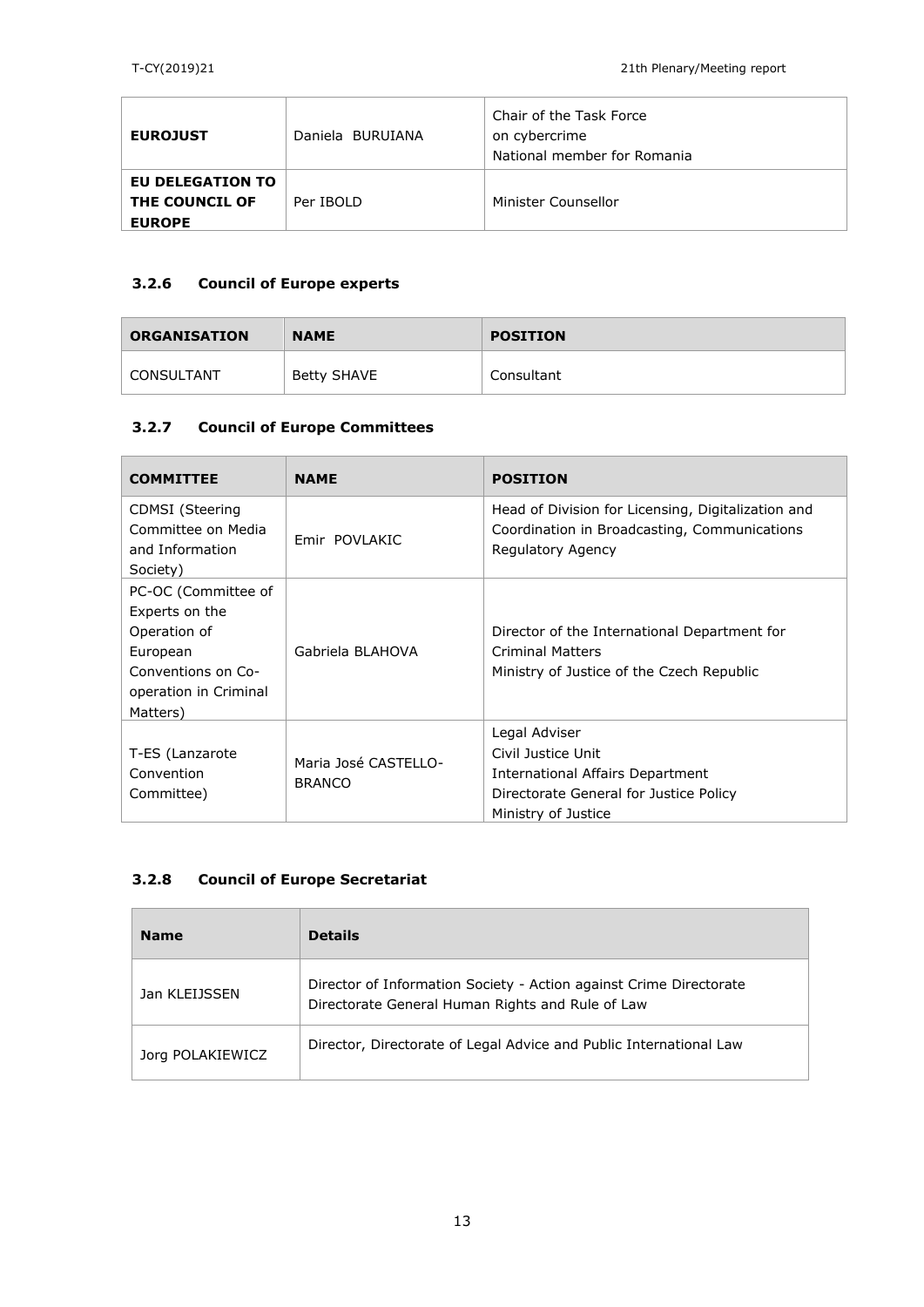| Alexander SEGER          | Executive Secretary of the Cybercrime Convention Committee<br>Head of Cybercrime Division<br>Head of Cybercrime Programme Office (C-PROC)<br>Information Society - Action against Crime Directorate<br>Directorate General Human Rights and Rule of Law<br>alexander.seger@coe.int |
|--------------------------|------------------------------------------------------------------------------------------------------------------------------------------------------------------------------------------------------------------------------------------------------------------------------------|
| Virgil SPIRIDON          | <b>Head of Operations</b><br>Cybercrime Programme Office (C-PROC) Bucharest<br>Information Society - Action against Crime Directorate<br>Directorate General Human Rights and Rule of Law<br>Council of Europe<br>virgil.spiridon@coe.int                                          |
| Caterina BOLOGNESE       | Head of Gender Equality Division<br>Human Dignity, Equality and Governance<br>Directorate General of Democracy<br>Council of Europe                                                                                                                                                |
| Peter KIMPIAN            | Programme Adviser<br>Data Protection Unit<br>T-PD Secretariat<br>Information Society - Action against Crime Directorate<br>Directorate General Human Rights and Rule of Law<br>Council of Europe<br>Peter.KIMPIAN@coe.int                                                          |
| Marie AGHA-<br>WEVELSIEP | Project Manager<br>Cybercrime Programme Office (C-PROC) Bucharest<br>Information Society - Action against Crime Directorate<br>Directorate General Human Rights and Rule of Law<br>marie.agha-wevelsiep@coe.int                                                                    |
| Nina LICHTNER            | Programme Officer<br>Cybercrime Division<br>Information Society - Action against Crime Directorate<br>Directorate General of Human Rights and Rule of Law<br>T +33 3 8841 2175<br>nina.lichtner@coe.int                                                                            |
| Valérie SCHAEFFER        | Project Assistant<br>Cybercrime Division<br>Information Society and Action against Crime Directorate<br>Directorate General Human Rights and Rule of Law<br>T +33 (0)3 90 21 40 21<br>valerie.schaeffer@coe.int                                                                    |
| Aliona TURCAN            | Senior Project Officer<br>Cybercrime Programme Office (C-PROC) Bucharest<br>Information Society - Action against Crime Directorate<br>Directorate General Human Rights and Rule of Law<br>Aliona.TURCAN@coe.int                                                                    |
| Alexandra ASGARI         | Senior Project Officer<br>Cybercrime Programme Office (C-PROC) Bucharest<br>Information Society - Action against Crime Directorate<br>Directorate General Human Rights and Rule of Law<br>Alexandra-Adina.TRANDAFIR@coe.int                                                        |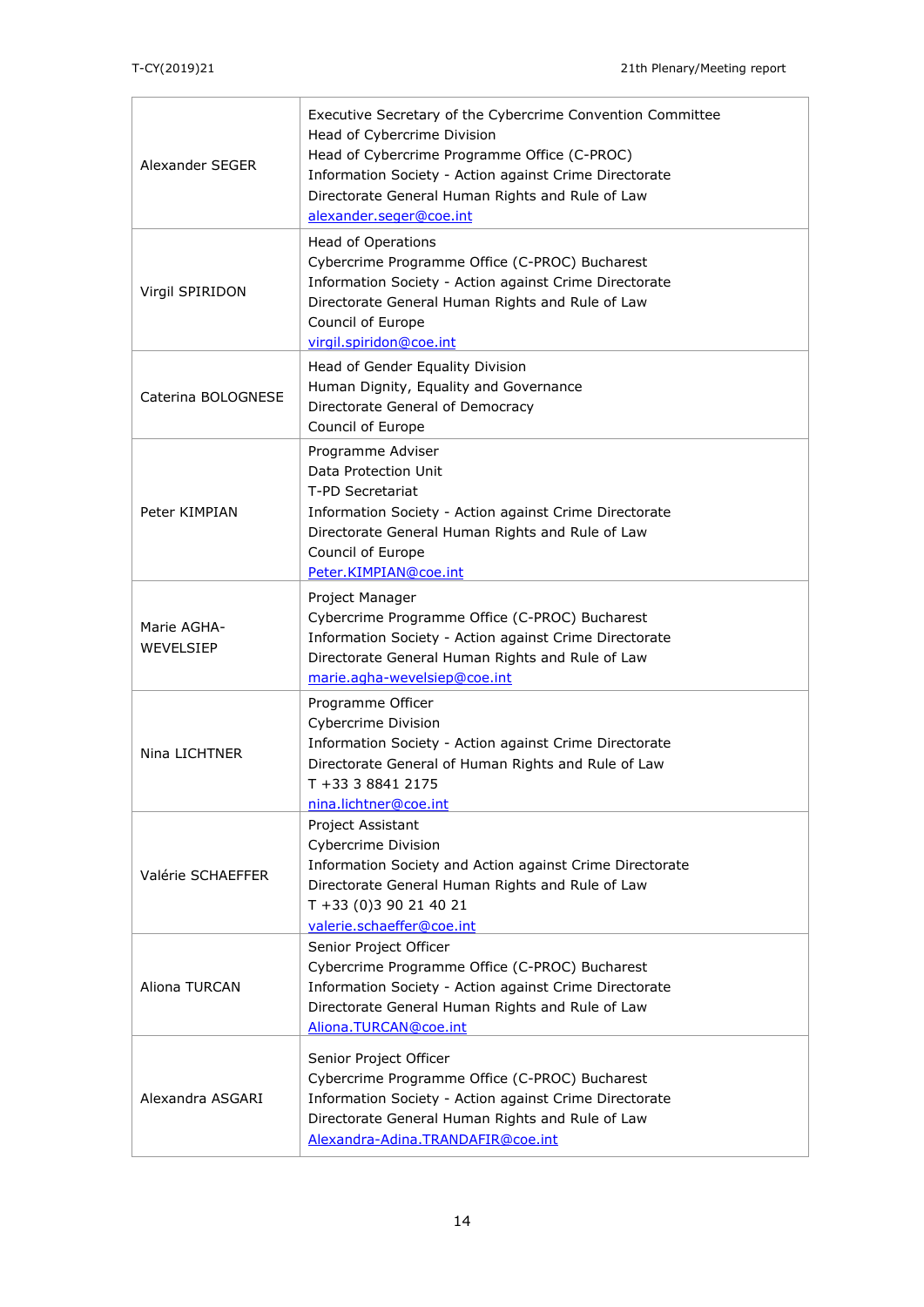### **3.2.9 Interpreters**

Chloé CHENETIER Julia TANNER Christopher TYCZKA Sylvie BOUX Sergio ALVAREZ Hans MÜHLE